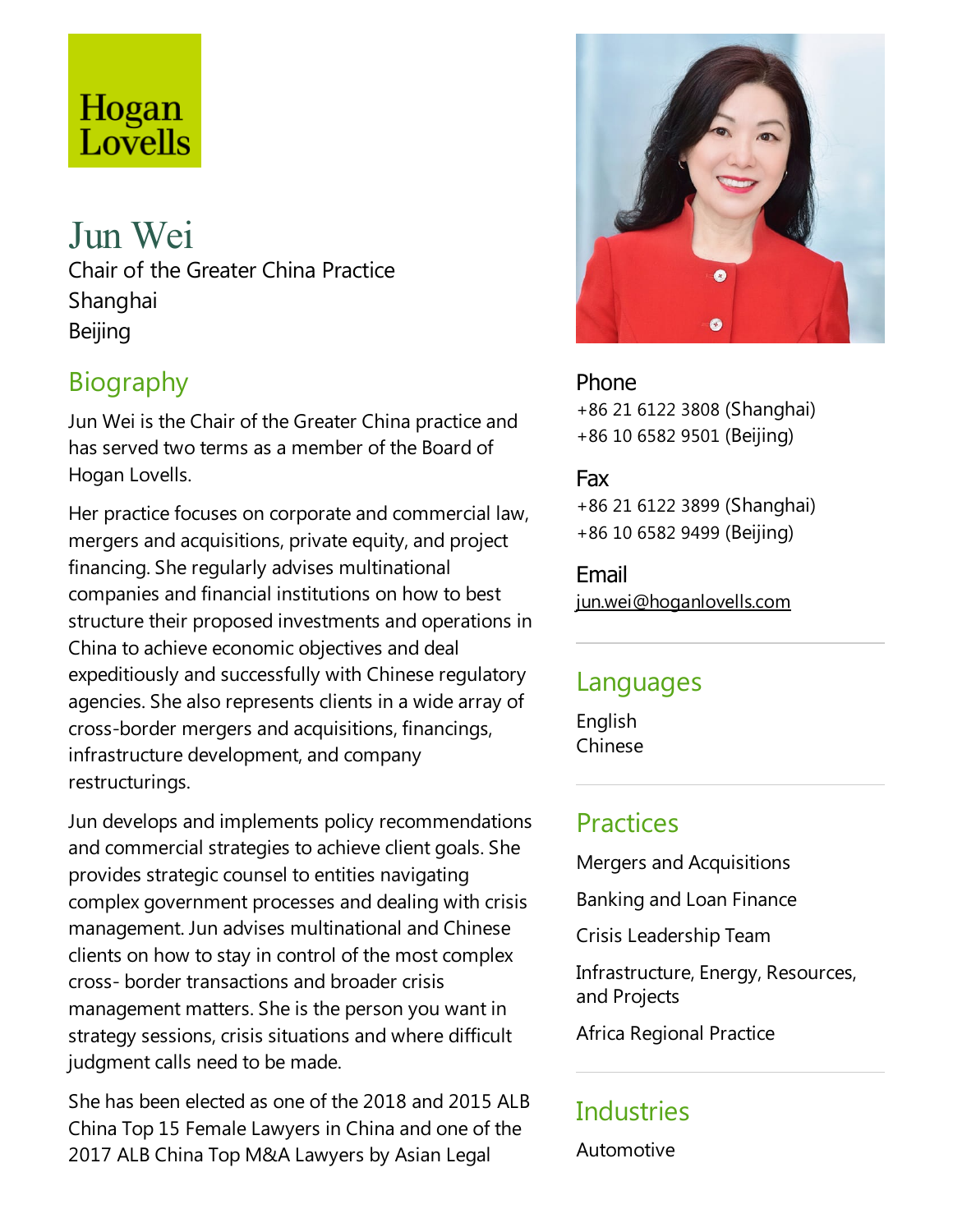Business. Jun is also a member of the Leadership Council of Asiaat Harvard Law School.

#### Representative experience

Advising HNA group and its subsidiaries on series of high-value transactions, including acquisitions, sales and funding mechanisms.

Advising LabCorp on the acquisition of Covance Inc. for US\$6.1bn in cash and stock and acquisition of Chiltern for approximately US\$1.2bn in cash.

Advising 3M in selling its identity management business to Gemalto.

Advising Unisplendour Corporation on its agreed US\$3.8bn investment in Western Digital Corporation, one of the largest computer hard disk drive manufacturers in the world.

Advising IBM on the US\$2.3bn disposal of its x86 server business to laptop-maker Lenovo in one of the largest technology deals in China's history.

Advising Ford Motor on the US\$1.8bn divestiture of Sweden-based manufacturer Volvo Cars to Chinabased Geely - ALB China M&A Deal of the Year.

Advising KPP Trustees Ltd., on the implementation and completion of a comprehensive settlement of its claims against Eastman Kodak Company in connection with Kodak's bankruptcy.

Advising Corning in a wide range of mergers and acquisitions, direct investments,and divestiture transactions in China for more than one decade.

Advising the strategic venture arm of a U.S.-based listed biologics company on numerous equity investments in drug discovery and therapeutics companies.

Advising Village Roadshow Entertainment Group Limited on its establishment of a PRC film industry related joint venture project.

Life Sciences and Health Care Real Estate Technology and Telecoms Energy and Natural Resources **Transport and Logistics** 

# Areas of focus

Shareholder Activism

Broadband, Internet, and Ecommerce

Carve-outs, Spin-offs,and Split-offs

Corporate Group Structures

Corporate and Commercial **Transactions** 

Cross-border Mergers and **Acquisitions** 

Food Advertising and Regulation

Health Privacy and Cybersecurity

Hogan Lovells China Desk

Medical Devices

Pharmaceuticals and Biotechnology

Private Equity and Venture Capital **Funds** 

Privacy and Cybersecurity Public Policy Counseling and Advocacy

Public Company Mergers and Acquisitions

#### Education and admissions

## Education

LL.M., Harvard Law School, 1990 LL.M., Peking University, 1981 LL.B., Peking University, 1977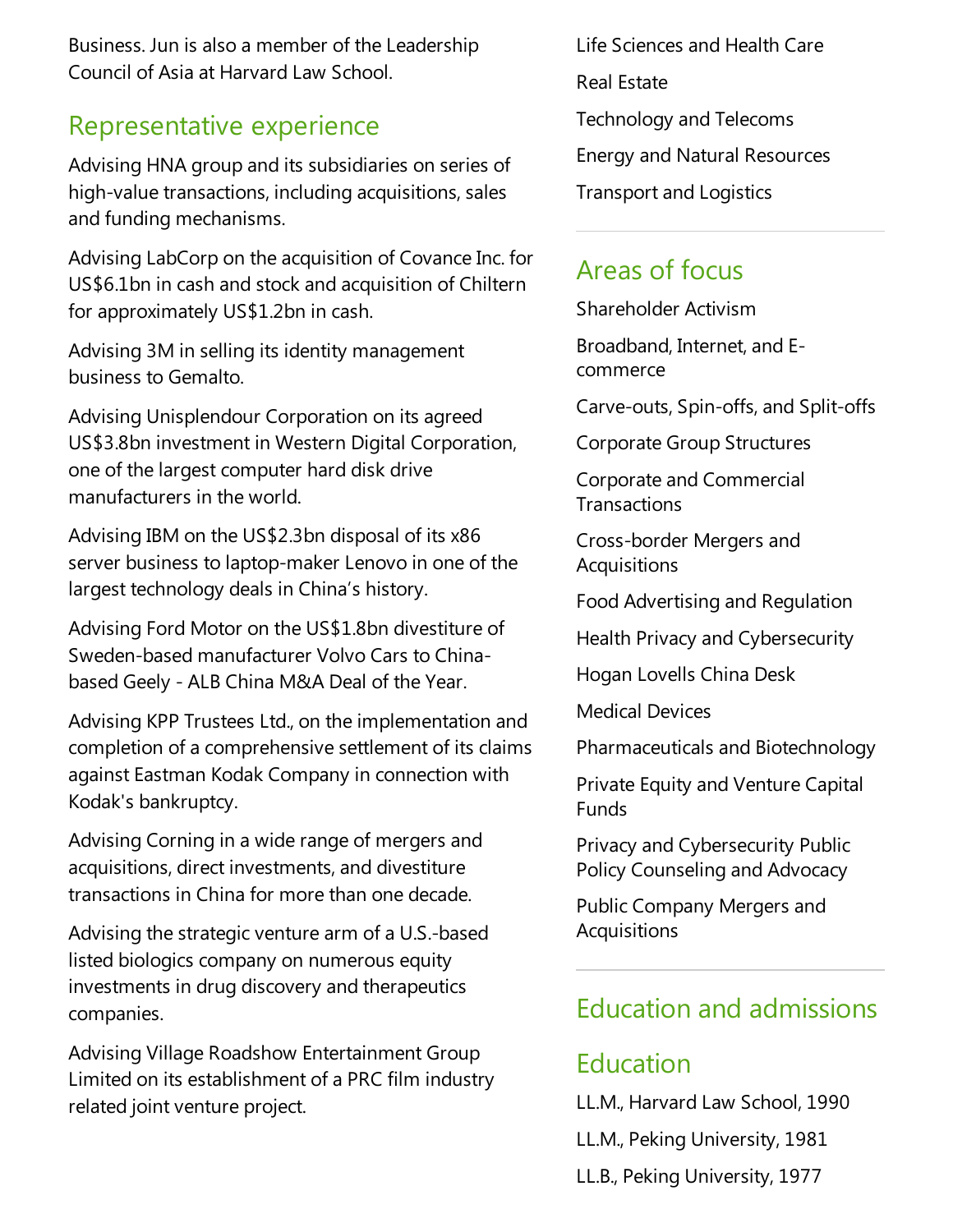Advising a leading international real estate investment fund on its over US\$400m acquisitions of two landmark commercial real estate projects in China.

Advising Sinosure and China Development Bank on the landmark US\$1bn GNPower Mariveles 2x300MW coalfired power project in the Philippines.

Advising Sinosure on the US\$860m project financing of the 165MW Amalia Falls hydropower project in Guyana.

Advising the Republic of Ecuador on a US\$2bn triple currency (USD/RMB/Euro) unsecured sovereign debt facility provided by the China Development Bank Corporation.

Advising PetroChina on the bond financing of the US\$1.4bn acquisition of the majority of shares in a Kazakh oil company.

Advising China Development Bank on its debt restructuring project for Sevan, a complex and sophisticated project governed by 7 jurisdictional laws.

Advising a consortium on the management of a US\$4.714bn loan granted to Argentina for a hydropower station, the EPC of which is a joint venture established by the sponsor.

Advising China Development Bank on the GNPower Kauswagan refinancing project. The total project is valued at US\$1.14bn.

# Latest thinking and events

- **Brochures** 
	- **Offshore Wind Worldwide Regulatory framework** in selected countries
- **n** Insights
	- Revision class are there still opportunities for foreign investors in China education?
- **Insights** 
	- Foreign creditors get more say under new Hong Kong – mainland China insolvency arrangement
- **Insights**

# **Memberships**

Member, American Bar Association

Member, Editorial Board, China Legal Watch

Member, New York Bar Association

#### Bar admissions and qualifications

New York